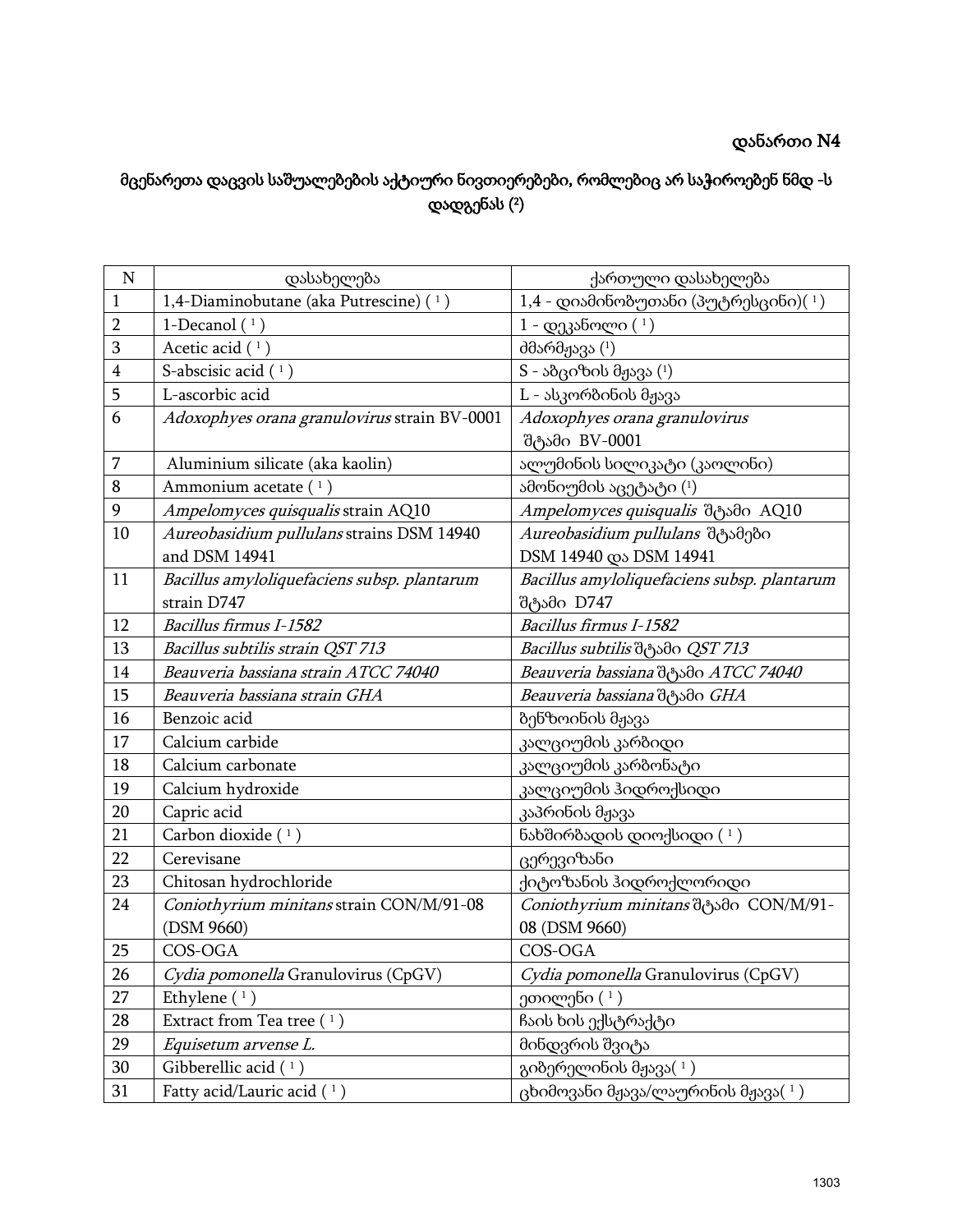| 32 | Fatty acids C 7-C 20 $(1)$                      | ცხიმოვანი მჟავები C 7-C 20 $(1)$                         |
|----|-------------------------------------------------|----------------------------------------------------------|
| 33 | Fatty acids: fatty acid methyl ester $(1)$      | ცხიმოვანი მჟავები: ცხიმოვანი მჟავების                    |
|    |                                                 | მეთილის ეთერები (1)                                      |
| 34 | Fatty acids: Heptanoic acid $(1)$               | $\beta$ ხიმოვანი მჟავები: ჰეპტანის მჟავა $(1)$           |
| 35 | Fatty acids: Octanoic acid (1)                  | $\beta$ ხიმოვანი მჟავები: ოქტანის მჟავა $(1)$            |
| 36 | Fatty acids: Decanoic acid (1)                  | $\beta$ ხიმოვანი მჟავები: დეკანის მჟავა $\left(1\right)$ |
| 37 | Fatty acids: Oleic acid incl. ethyloleate $(1)$ | ცხიმოვანი მჟავები: ოლეინის მჟავა                         |
|    |                                                 | ეთილოლეატის ჩათვლით $(1)$                                |
| 38 | Fatty acids: Pelargonic acid $(1)$              | ცხიმოვანი მჟავები: პელარგონის მჟავა $(1)$                |
|    |                                                 |                                                          |
| 39 | Fatty alcohols/aliphatic alcohols (1)           | ცხიმოვანი სპირტები/ ალიფატური                            |
|    |                                                 | სპირტები (1)                                             |
| 40 | Ferric phosphate (Iron (III) phosphate)         | რკინის ფოსფატი/ რკინის $(III)$ ფოსფატი                   |
| 41 | Ferrous sulphate (Iron (II) sulphate) (1)       | რკინის სულფატი/ რკინის(II)                               |
|    |                                                 | სულფატი(1)                                               |
| 42 | Folic acid                                      | ფოლიუმის მჟავა                                           |
| 43 | Fructose                                        | ფრუქტოზა                                                 |
| 44 | Garlic extract $(1)$                            | ნიორის ექსტრაქტი $(1)$                                   |
| 45 | Geraniol $(1)$                                  | გერანიოლი $(1)$                                          |
| 46 | Gibberellin $(1)$                               | გიბერელინი $(1)$                                         |
| 47 | Gliocladium catenulatum strain J1446 $(1)$      | Gliocladium catenulatum de Solo J1446 (1)                |
| 48 | Heptamaloxyloglucan                             | ჰეპტამალოქსილოგლუკანი                                    |
| 49 | Kieselguhr (aka diatomaceous earth) (1)         | კიზილგური (დიატომიტი -მიწა) $(\ ^1)$                     |
| 50 | Lactic acid                                     | რძემჟავა                                                 |
| 51 | Laminarin                                       | ლამინარინი                                               |
| 52 | Lecanicillium muscarium strain Ve6              | Lecanicillium muscarium deysdo Ve6                       |
| 53 | Lecithins                                       | ლეციტინები                                               |
| 54 | Limestone $(1)$                                 | კირქვა ( 1 )                                             |
| 55 | Lime sulphur $(1)$                              | კირქვა გოგირდი (1)                                       |
| 56 | Maltodextrin $(1)$                              | მალტოდექსტრინი $(1)$                                     |
| 57 | Methyl nonyl ketone (1)                         | მეთილნონილკეტონი                                         |
| 58 | Paecilomyces fumosoroseus apopka strain 97      | Paecilomyces fumosoroseus apopka desdo                   |
|    |                                                 | 97                                                       |
| 59 | Paecilomyces fumosoroseus strain FE 9901        | Paecilomyces fumosoroseus desdo FE 9901                  |
| 60 | Paecilomyces lilacinus strain 251               | Paecilomyces lilacinus desdo 251                         |
| 61 | Paraffin oil (CAS 64742-46-7)                   | პარაფინის ზეთი (CAS 64742-46-7)                          |
| 62 | Paraffin oil (CAS 72623-86-0)                   | პარაფინის ზეთი (CAS 72623-86-0)                          |
| 63 | Paraffin oil (CAS 8042-47-5)                    | პარაფინის ზეთი (CAS 8042-47-5)                           |
| 64 | Paraffin oil (CAS 97862-82-3)                   | პარაფინის ზეთი (CAS 97862-82-3)                          |
| 65 | Pepino mosaic virus strain CH2 isolate 1906     | Pepino mosaic virus d 3500 CH2                           |
|    |                                                 | იზოლირებ. 1906                                           |
| 66 | Pepper $(1)$                                    | წიწაკა $(1)$                                             |
| 67 | Phlebiopsis gigantea                            | Phlebiopsis gigantea                                     |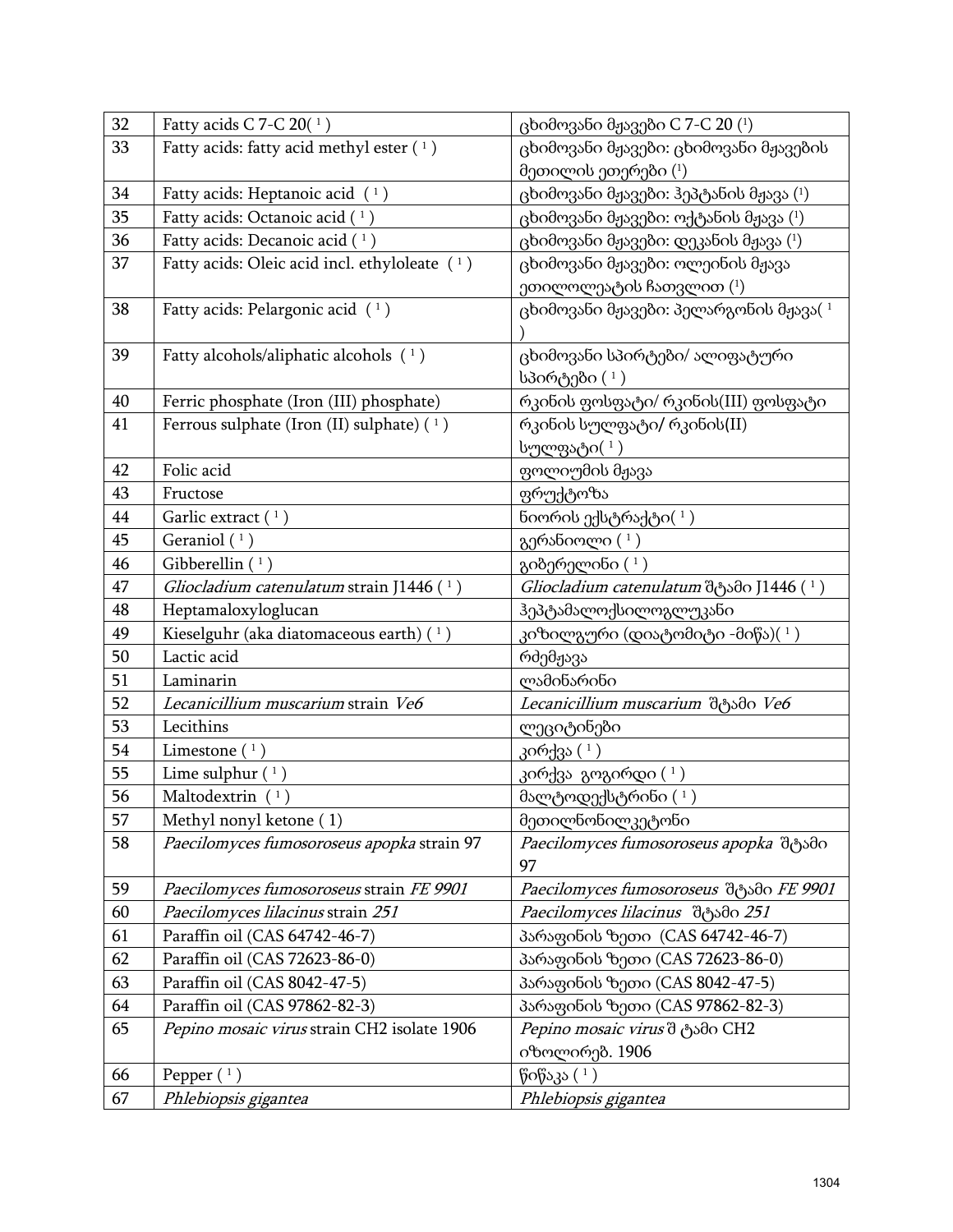| 68  | Orange oil $(1)$                               | ფორთოხლის ზეთი $(1)$                                                           |
|-----|------------------------------------------------|--------------------------------------------------------------------------------|
| 69  | Plant oils/Citronellol (1)                     | მცენარეული ზეთი/ციტრონელოლი $(1)$                                              |
| 70  | Plant oils/Clove oil Eugenol (1)               | მცენარეული ზეთი/მიხაკის ზეთი                                                   |
|     |                                                | ევგენოლი (1)                                                                   |
| 71  | Plant oils/Rapeseed oil (1)                    | მცენარეული ზეთი/რაფსის ზეთი<br>$\left( \begin{array}{c} 1 \end{array} \right)$ |
| 72  | Plant oils/Spearmint oil (1)                   | მცენარეული ზეთი/პიტნის ზეთი<br>$\left(1\right)$                                |
| 73  | Potassium Iodide                               | კალიუმის იოდიდი                                                                |
| 74  | Potassium tri-iodide                           | კალიუმის ტრიიოდიდი (I3K)                                                       |
| 75  | Potassium Thiocyanate (1)                      | კალიუმის თიოცინატი $(\ ^1)$                                                    |
| 76  | Pseudomonas chlororaphis strain MA342          | Pseudomonas chlororaphis dgsdo MA342                                           |
| 77  | Quartz sand $(1)$                              | კვარცის ქვიშა ( $^1$ )                                                         |
| 78  | Repellants: Blood meal (1)                     | რეპელენტი: სისხლის ფქვილი $(1)$                                                |
| 79  | Repellants: Fish oil $(1)$                     | რეპელენტი: თევზის ზეთი $(1)$                                                   |
| 80  | Repellants: Sheep fat $(1)$                    | რეპელენტი: ცხვრის ქონი $(1)$                                                   |
| 81  | Repellants: Tall oil $(1)$                     | რეპელენტი: ტალოლი ("ფიჭვის ზეთი") (                                            |
|     |                                                | 1)                                                                             |
| 82  | Rescalure                                      | Rescalure (dმარმჟავისა და მწერების                                             |
|     |                                                | ფერომონების რთული ეთერი)                                                       |
| 83  | Salix spp, cortex                              | Salix (ტირიფი) spp, ქერქი                                                      |
| 84  | Seaweed extracts $(1)$                         | ზღვის წყალმცენარეების ექსტრაქტები $(1)$                                        |
|     |                                                |                                                                                |
| 85  | Sodium aluminium silicate $(1)$                | $5$ ატრიუმის ალუმინსილიკატი $(1)$                                              |
| 86  | Sodium hydrogen carbonate                      | ნატრიუმის ჰიდროკარბონატი                                                       |
| 87  | Sucrose                                        | საქაროზა                                                                       |
| 88  | Sulphur                                        | გოგირდი                                                                        |
| 89  | Sulphuric acid                                 | გოგირდმჟავა                                                                    |
| 90  | Thymol $(1)$                                   | თიმოლი $(1)$                                                                   |
| 91  | Trichoderma asperellum (formerly T.            | Trichoderma asperellum (d3. T. harzianum)                                      |
|     | harzianum) strains ICC012, T25 and TV1         | შტამები ICC012, T25 და TV1                                                     |
| 92  | Trichoderma asperellum (strain T34)            | Trichoderma asperellum (de 3do T34)                                            |
| 93  | Trichoderma atroviride (formerly T.            | Trichoderma atroviride (d3. T. harzianum)                                      |
|     | harzianum) strains IMI 206040 and T11          | შტამები IMI 206040 და T11                                                      |
| 94  | Trichoderma atroviride strain I-1237           | Trichoderma atroviride θιλοθο I-1237                                           |
| 95  | Trichoderma gamsii (formerly T. viride) strain | Trichoderma gamsii (d3. T. viride) dosdo                                       |
|     | ICC080                                         | ICC080                                                                         |
| 96  | Trichoderma harzianum strains T-22 and ITEM    | Trichoderma harzianum შტამები T-22 და                                          |
|     | 908                                            | ITEM 908                                                                       |
| 97  | Trichoderma polysporum strain IMI 206039       | Trichoderma polysporum de Sdo IMI                                              |
|     |                                                | 206039                                                                         |
| 98  | Trimethylamine hydrochloride (1)               | ტრიმეთილამინის ჰიდროქლორიდი $(1)$                                              |
| 99  | Urea                                           | შარდოვანა                                                                      |
| 100 | Verticillium albo-atrum isolate WCS850         | Verticillium albo-atrum იზოლატი                                                |
|     |                                                | <b>WCS850</b>                                                                  |